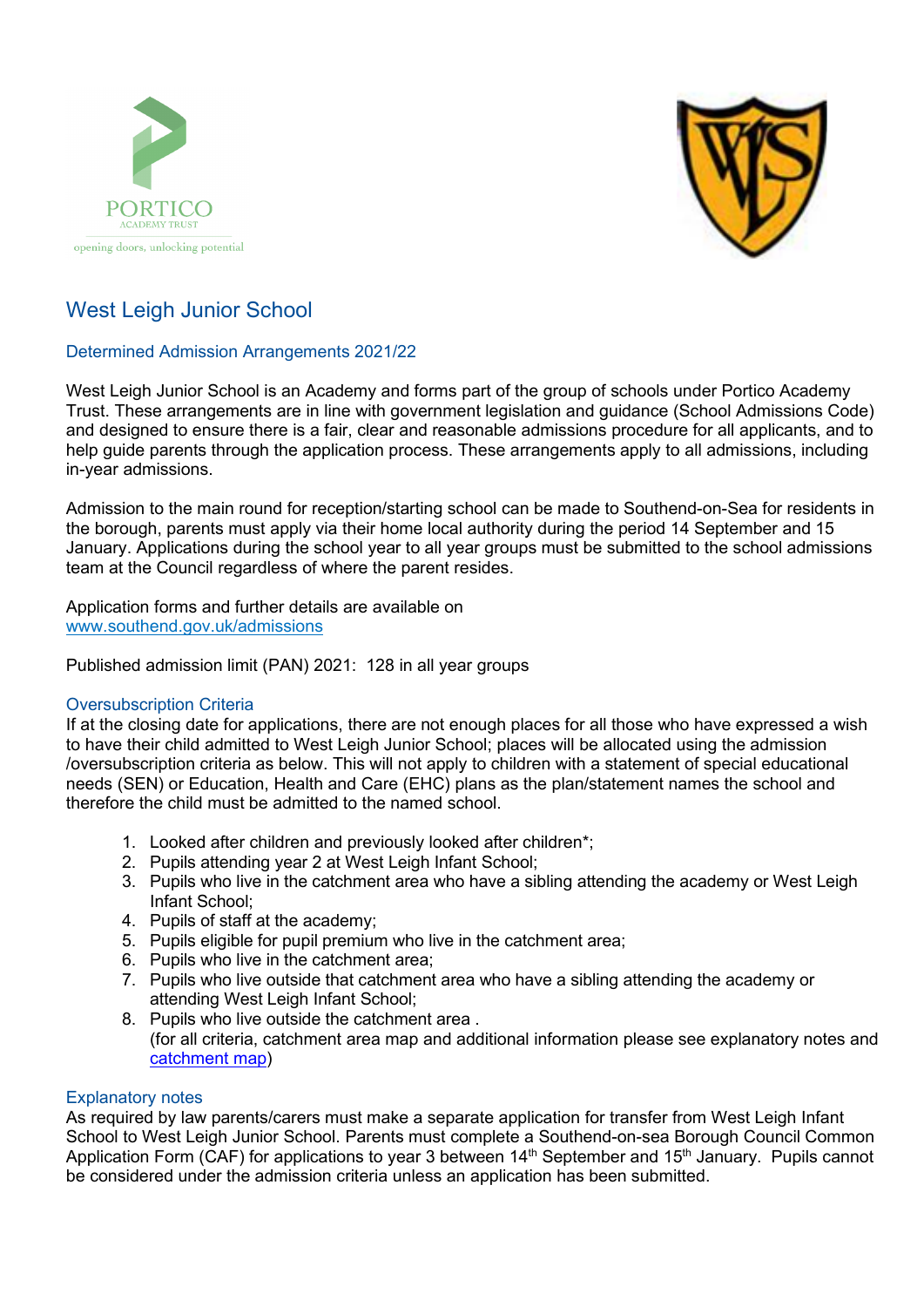\*Pupils in public care and children that were previously in public care (including those children who appear (to the admission authority) to have been in state care outside of England and ceased to be in state care as a result of being adopted)

A 'looked after child' is a child who is (a) in the care of a local authority, or (b) being provided with accommodation by a local authority in the exercise of their social services functions (see the definition in Section 22(1) of the Children Act 1989) at the time of making an application to a school.

A child is regarded as having been in state care outside of England if they were in the care of or were accommodated by a public authority, a religious organisation, or any other provider of care whose sole or main purpose is to benefit society.

This includes children who were adopted under the Adoption Act 1976 (see Section 12 adoption orders) and children who were adopted under the Adoption and Children Act 2002 (see Section 46 adoption orders).

Child arrangements orders are defined in Section 8 of the Children Act 1989, as amended by Section 12 of the Children and Families Act 2014. Child arrangements orders replace residence orders and any residence order in force prior to 22 April 2014 is deemed to be a child arrangements order. Refer to section 14A of the Children Act 1989 which defines a 'special Guardianship order' as an order appointing one or more individuals to be a child's special guardian (or special guardians).

# Pupils with Education, Health and Care Plans

An Education, Health and Care Plan is a plan made by the local authority under Section 37 of the Children and Families Act 2014 specifying the special education, health and social care provision required for that child. All children whose statement of special educational needs (SEND) or Education, Health and Care (EHC) plan names the school must be admitted. Children with a statement or a plan will follow a different process for admission. Further information can be found on [Special Educational Needs and Disabilities \(SEND\)](https://www.southend.gov.uk/children-disabilities/special-educational-needs)

# [Local Offer](https://livewellsouthend.com/kb5/southendonsea/directory/localoffer.page?localofferchannel=0)

# Pupils of staff of the school

Children will be ranked in this admission criteria if they are children of staff at the school under the following circumstances: -

- where the member of teaching staff (including, staff that are at the school in positions, such as: Senior Leadership Team/level, Head of Year Group, Head of Department, Office Manager or SENCo) that has been employed at the school for two or more years at the time at which the application for admission to the school is made, and/or
- the member of staff is recruited to fill a vacant post for which there is a demonstrable specialist skill shortage and
- are the children of the member of staff , living permanently with the member of staff at the same address. The member of staff must be working at the school at the time of application and expected to continue with their employment at the school during the application and allocation process.

# Pupils eligible for pupil premium who live in the catchment area

The academy is given a *pupil premium* for children who have qualified for free school meals at any point in the past six years. Parents will need to tick on the application form and/or supplementary information form or notify the Local Authority in writing if they are eligible or registered for pupil premium. Any disclosure for pupil premium will be used only to rank applications against the admission criteria and will not be held for any other purpose.

Parents can check their eligibility by filling out the LA online form on:

[https://southend.firmstep.com/default.aspx/RenderForm/?F.Name=ofyiMHFi7J8&<span%20id=](https://southend.firmstep.com/default.aspx/RenderForm/?F.Name=ofyiMHFi7J8&%3cspan%20id) or [www.southend.gov.uk/fsm](http://www.southend.gov.uk/fsm) 

- (a) Parents that are in receipt of one of the following may be eligible for pupil premium:
- (b) Income Support
- (c) Income-based Job Seekers Allowance
- (d) Income-related Employment and Support Allowance
- (e) support under Part VI of the Immigration and Asylum Act 1999
- (f) the Guaranteed Element of State Pension Credit
- (g) Child Tax Credit (if they not entitled to Working Tax Credit and have an annual income under £16,190)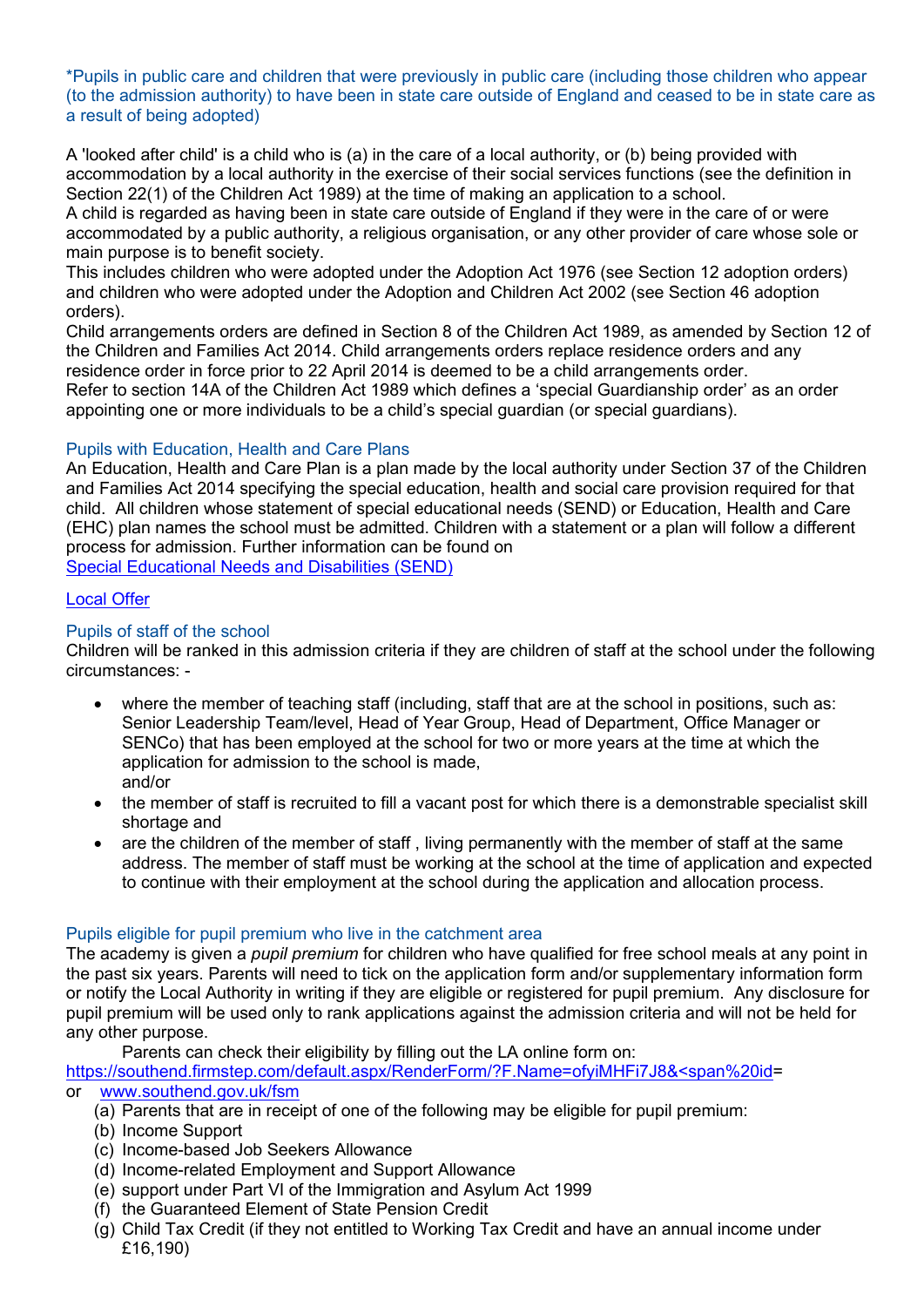(h) Working Tax Credit 'run-on' - the payment someone may get for another 4 weeks after they stop qualifying for Working Tax Credit and Universal Credit

# **Distance**

In the case of over subscription in any one category "straight line" distance will be used to measure the distance between the pupil's home and the nearest pupil entrance to the school. Distances will be measured using the Local Authority's computerised measuring system. The pupils living closest will be given priority. If the pupil's home is a flat the distance will be measured to the main external entrance to the building.

#### Tie-Break

To be used to decide between two applications that cannot otherwise be separated: If the same distance is shared by more than one pupil, and only one place is available, the place will be awarded on the basis of a computerised random allocation process (supervised by someone independent of the Council / governing body). In the case where the last child offered is a twin or sibling of a multiple birth sibling both/all children will be offered and the sibling will be an 'excepted pupil'.

#### Distance where parents have separated

The distance is measured the same for all applications. Only one application can be received. The LA should not have the details of both parents or know of the marital status of the parents. If more than one application is received from parents, applications will be placed on hold until such time that:

- an application is made that both parents agree to; or
- written agreement is provided from both parents; or
- a court order is obtained confirming which parent's application takes precedence'.

Details on address checks and which address is relevant are also provided in the admission booklet. In all cases the child's normal place of residence is applicable for the purposes of the application.

#### **Siblings**

Siblings are considered to be a brother or sister, half-brother or half-sister, step-brother or step-sister, adopted brother or sister, living at the same address, who attends the school at the time of application with a reasonable expectation that he or she will still be attending at the time of the proposed admission. In the exceptional situation where one twin or one or two triplets are refused a place, in order to keep family members together and in line with the School Admissions Code 2014, the additional pupil(s) will be admitted even if this results in the admission limit for the year group being exceeded.

# Waiting lists

Children's names will automatically be on the waiting list for schools that are higher on the rank list and for which they do not receive an offer (for years Reception and year 3). Waiting lists for all year groups for the school are closed at the end of each school year. A new application must be submitted to be able to join a waiting list for a next academic year – applications only acceptable from the summer term of the preceding year (eg. From May for the Sept academic year).

#### Over and Under Age Applications

Parents may seek a place for their child outside of their normal age group, for example, if the child is gifted and talented or has experienced problems such as ill health. In addition, the parents of a summer born child may choose not to send that child to school until the September following their fifth birthday and may request that they are admitted out of their normal age group–to reception rather than year 1. Applications for over or under age applications in-year are handled in line with the School Admissions Code 2014, 2.17 (a & b).

Such requests for Schools in Southend-on-Sea are directly to the school and the school advises the LA of their decision. Requests for year 6 must have been submitted by the parent and considered by the admission authority before the closing date for applications to year 7, i.e. 31st October of any given year. Admission authorities must make decisions based on the circumstances of each case and in the best interests of the child concerned.

When informing a parent of their decision on the year group the child should be admitted to, the admission authority must set out clearly the reasons for their decision. (2.17a School Admissions Code 2014)

In circumstances where a child transfers from another school already 'outside of normal age group', the school and the LA will support any over or under age application where the above has been met and the LA is satisfied that the child should continue to be educated out of normal age group.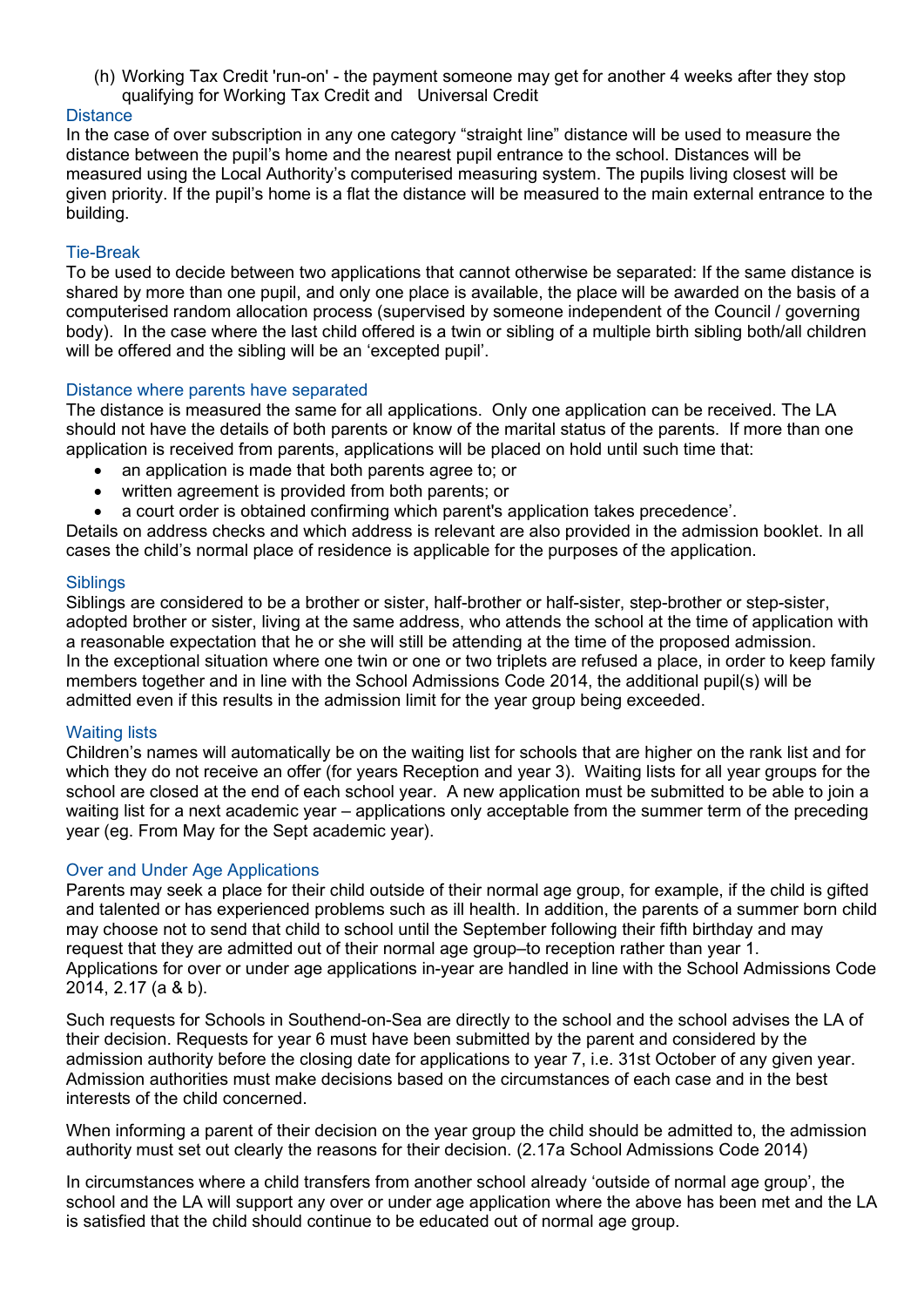Parent can not apply for admission to a different year group on account the year group has a vacancy and the normal age group does not have a vacancy

# Admission of children below compulsory school age and deferred entry to school.

Most children start school on a full time basis, however parents can request that their child attends part time until reaching compulsory school age (the term after their 5th birthday). Once parents receive an offer and accept a place for their child during the normal admission round, they can ask to defer the admission until later in the same academic year. Schools must accommodate these requests where it appears to be in the best interest of the child. Parents wishing their child to attend part time must discuss this with the headteacher of their allocated school. The approved deferment means that the place is held open and is not offered to another child and the parents must take up the place full time by the start of the Summer Term in April. Part-time agreements should include core teaching.

In the case of children born prematurely or the late summer months parents may request admission outside the normal age group so that their child starts school the September after their 5th birthday. Such requests for Schools in Southend-on-Sea are directly to the school and the school advises the parent of their decision. Parents must notify the LA and provide any letters relating to this matter.

Parents submitting a request for admission outside the normal age group must also complete the Single application Form during the main admission round, 14th September – 15th January for the 'usual age group for their child'.

# In-year admissions

- As permitted by law parents can make an application at any time to any school outside the normal admissions. Where places are available applicants will be offered. Where there are no places applicants will be refused and can join the waiting list for the school. Waiting lists are ranked according to the admission criteria for the school. In some cases where a child is already on a school roll locally the place may be offered for the start of the next term.
- To apply for reception after the normal admission cycle or for admission into Years 1-6, parents will need to complete an In-Year application form which is available from the Council's offices and the website, [www.southend.gov.uk/admissions](http://www.southend.gov.uk/admissions) and [admissions@southend.gov.uk](mailto:admissions@southend.gov.uk)
- Parents can apply for the next school year anytime in the summer term, i.e. after Easter of any given year and not before.
- Applications in the current school year are processed within a maximum of 10 school days, applications for the next school year are processed in the late summer months and outcomes are communicated in the early Autumn term at the latest.
- Pupils that are refused a place and added to the waiting list and remain on the waiting list until 30 June of any given year. Waiting lists close on 30 June of any given year and new waiting lists are created for the next academic year (from the applications for the next school year). Waiting lists from previous years are not rolled over to the next. Parents wishing to continue on a waiting list for a following year are required to make a fresh application.
- As required by the School Admissions Code parents will be notified within 10 school days of the outcome of their application and will be sent a written outcome, with a reminder of the right of appeal, within 15 School Days. Applications are shared with the allocated school and with a school that is a preference and is its own admission authority.

# Right of Appeal

**Main round appeals (reception and year 3**): Parents can appeal against the refusal for schools for which they did not receive an offer. Appeals must be lodged within 20 school days of the date of the letter. Appeals must be heard withing 40 school days of the deadline for lodging appeals. Parents can access the information on appeals and submit an appeal online on the council's web site www.southend.gov.uk/admissions or email admissions@southend.gov.uk to request an appeal application

form. All appeals are considered by an Independent Appeals Panel.

**Main round appeals (in-year R-6):** Parents can appeal against the refusal for schools for which they did not receive an offer. Appeals must be lodged within 20 school days of the date of the letter. For applications for in-year admissions, appeals must be heard within 30 school days of the appeal being lodged. Parents can access the information on appeals and submit an appeal online on the council's web site